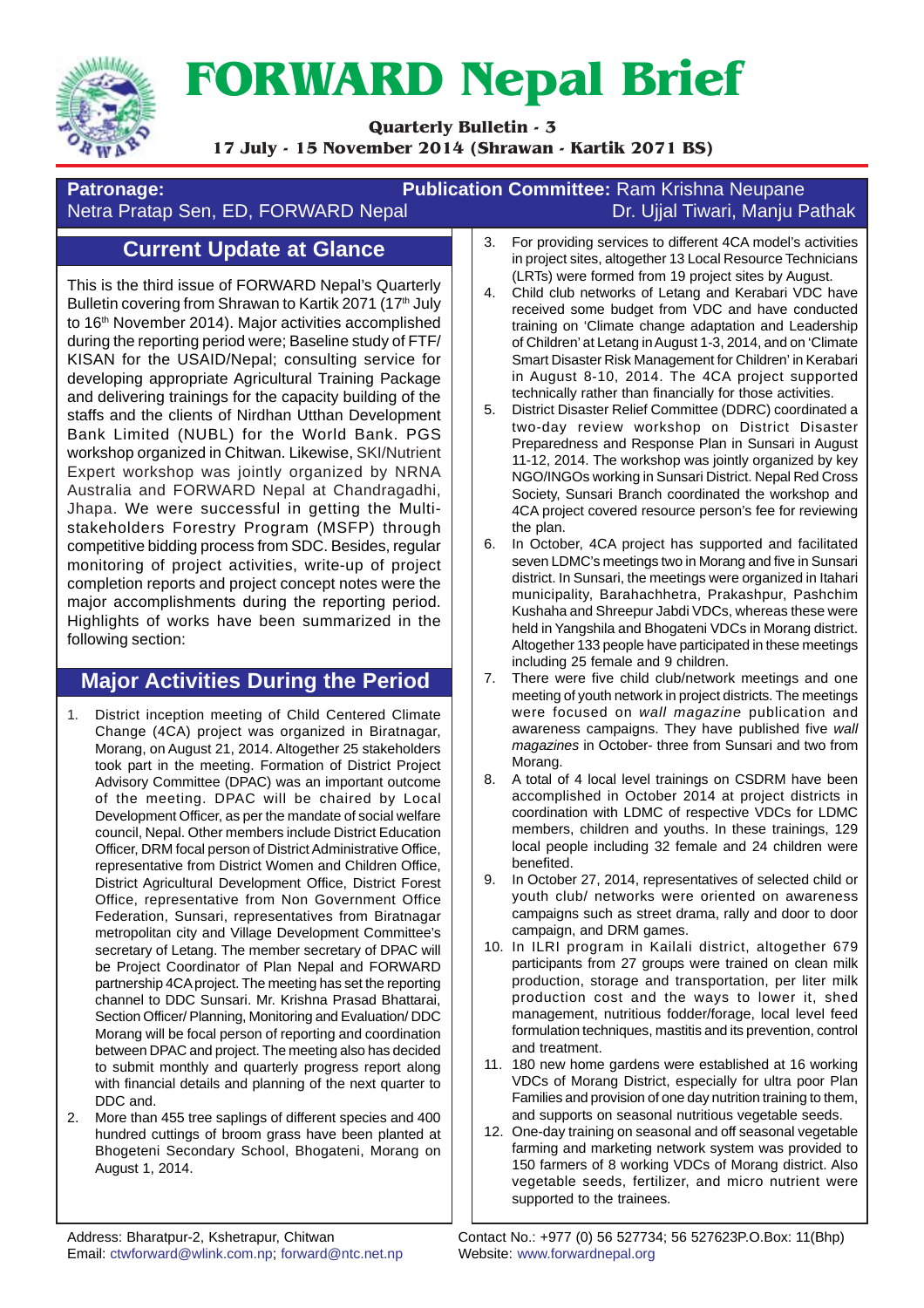- 13. Coordination meeting was organized at Morang on 23 September 2014 to share annual approved program, and budget and to explore the possibility for program partnership. Participants were district level line agencies member, stakeholders, DPAC members and leader farmers.
- 14. Dr. Dhiraj Singh from ILRI conducted two days monitoring visit of project sites Malakheti, Sripur and Geta at Kailali on 19<sup>th</sup> and 20<sup>th</sup> of August. The main purpose of the visit was to meet the CIMMYT staff to discuss about the coordination of activities.
- 15. Vet-camps were organized at three places in Shaktikhor VDCs of Chitwan district on September 05-06, 2014. The technicians from livestock service centers in Shaktikhor VDC were involved to run the vet-camps and aware farmers to take care of livestock health, and the importance and timing of deworming.
- 16. Bokashi manure preparation and data recording training was organized for 20 smallholder households under AgLEARN project in Shaktikhor VDC of Chitwan on 9<sup>th</sup> November 2014.
- 17. Nutrition trainings were provided to farmers to aware farmers of Siddi and Shaktikhor about good health, relation between food habit and health, importance of consuming nutritious food, and production and consumption of diverse types of commodities.
- 18. A Review of the SIFS project activities was done by Dr. Nar Bikram Thapa (Maitriya Collaboration Pvt. Ltd.) to evaluate the project achievements on the basis of the project log-frame. A number of field visits in Siddhi and Shaktikhor VDCs were accomplished to interact with farmers through participatory approaches and methods. The review findings show that the SIFS project is efficient and effective and has large socioeconomic impacts in the communities.
- 19. A farmers' exposure visit to Gorkha and Dhading districts was organized for SIFS farmers on November 05-06, 2014. Twenty-six farmers and four project staffs participated in the excursion. The group visited Bhumlichok in Gorkha, Darechowk in Chitwan, and Dhusha VDC in Dhading. During the visits, farmers learned about the techniques of making vermin-compost, vegetable cultivation in plastic tunnels, and marketing of agricultural commodities through management of the collection center. Farmers realized the importance of forming the farmers' groups and cooperatives, the practice of awarding the best farmers, and commercial production to reduce the cost of production.
- 20. A Workshop on Participatory Guarantee Systems (PGS) in Organic Farming, managed by FORWARD Nepal and Keystone Foundation (India), was held at Hotel Image Palace, Narayangarh, and Chitwan, Nepal on November 14-16, 2014. Thirty-three participants from various organizations e.g. FAO, FORWARD Nepal, DDC, DADO, DLSO, Agriculture and Forestry University (AFU), RRN, MADE Nepal, ECOSCENTRE, FriPAD, Himalayan Bio-Dynamic Trust (HBDT), Praja Cooperative, and entrepreneurs, traders (organic), and organic farmers participated in the workshop. A national-level workshop on PGS including national-level stakeholders is realized, which will be the key for developing PGS Organic Council in Nepal. A district-level workshop on Participatory Market System Development (PMSD) can be the immediate step to build linkage among producers, traders and consumers of organic products.
- 21. Regular broadcasting of the SIFS technology in a local TV channel (Avass TV) disseminates the SIFS activities to the wider communities. The activity has helped to

extend the SIFS technologies and empowering farmers to do innovating things to bring them in the public media.

- 22. General and Technical Meeting of FORWARD was held on 7<sup>th</sup> November 2014. Meeting focused on review of past activities and also planning of upcoming activities. Assigning project liaison person (PLP) for each project and formation of new procurement committee were agreed in the meeting.
- 23. Entrepreneurship Development Trainings were organized for RRHHs and Returnee migrants in Ratnanagar municipality and Sukranagar VDC of Chitwan through IOM supported Agrolivestock Business Promotion project. Altogether 280 HHs participated in the training. They were imparted skills to start enterprise and they were trained to prepare business plans of their enterprises. The business plans were prepared for agro/livestock enterprises e.g. mushroom, dairy, pig, banana and fish farming. The training was based on Start and Improve Your Business (SIYB) package. Training manual on the above five sectors were prepared and shared with IOM.
- 24. Training Manual for commercial farming for Nirdhan Utthan Bank (NUBL) Ltd/WB was developed from existing training materials available at FORWARD Nepal, IAAS, AFU, NARC, DOA and DLSO by a team of experts. The manual contains suitable illustration or pictures and is written in simple language which is useful for the NUBL staff clients/ farmers as well as other farmers and technical and professionals of agriculture and livestock sector.
- 25. NUBL Staff Training: Residential training of 5-7 days was provided to a total of 47 Nirdhan Utthan Bank Limited (NUBL) staff of 10 Branch Offices, two Regional Offices in Birgunj and Birtamod. Experts from DADO, DLSO, NARC, AFU, NUBL/AgriFin and FORWARD were invited as Experts for the training.
- 26. NUBL Clients training: After the completion of staff training, training of NUBL clients was organized on the spot. Selection of clients was done by NUBL Branch offices and classes run by DLSO, DADO staff and Staff of FORWARD. A total of seventeen events of client/farmers trainings of 2-3 days were conducted in Parsa, Bara, Jhapa, Morang and Ilam using the training manual in which 473 clients/ farmers of 17 Groups participated in training.
- 27. The project entitled 'Feed the Future (FTF) Baseline Survey' to collect performance-based information corresponding to certain indicators of the FTF Initiative in Nepal was completed in August. The study was conducted in 1,927 households of 60 VDCs in 20 FTF/KISAN districts in the Western, Mid-Western, and Far-Western Development Regions.
- 28. Base line study indicated that Vegetable crops were able to generate higher margins compared to cereals. It was as high as NPR 3*31,068* per hectare (NPR 16,843 per *ropani*) for bitter gourd to NPR *92,95*1 per hectare (NPR 4,729 per *ropani*) for potato.

About 30 percent of cultivated land is covered by year round irrigation (i.e., 239,984 ha out of 811,589 ha of cultivated land); 64 percent of total HHs has received technical services in seeds, fertilizers, and other agro-chemicals. Private agrovets are the most important service providers. Sixty percent of HHs receiving technical services has received the service from agrovets.

On an average, there was 12.9 percent loss during postharvest handling of major food crops consisting of 7.11 percent storage loss and 5.74 percent spoilage lost.

Only the surplus products of rainy season crops like cabbage, cauliflower, tomato, potato, green chili, capsicum, beans and radish are supplied to market.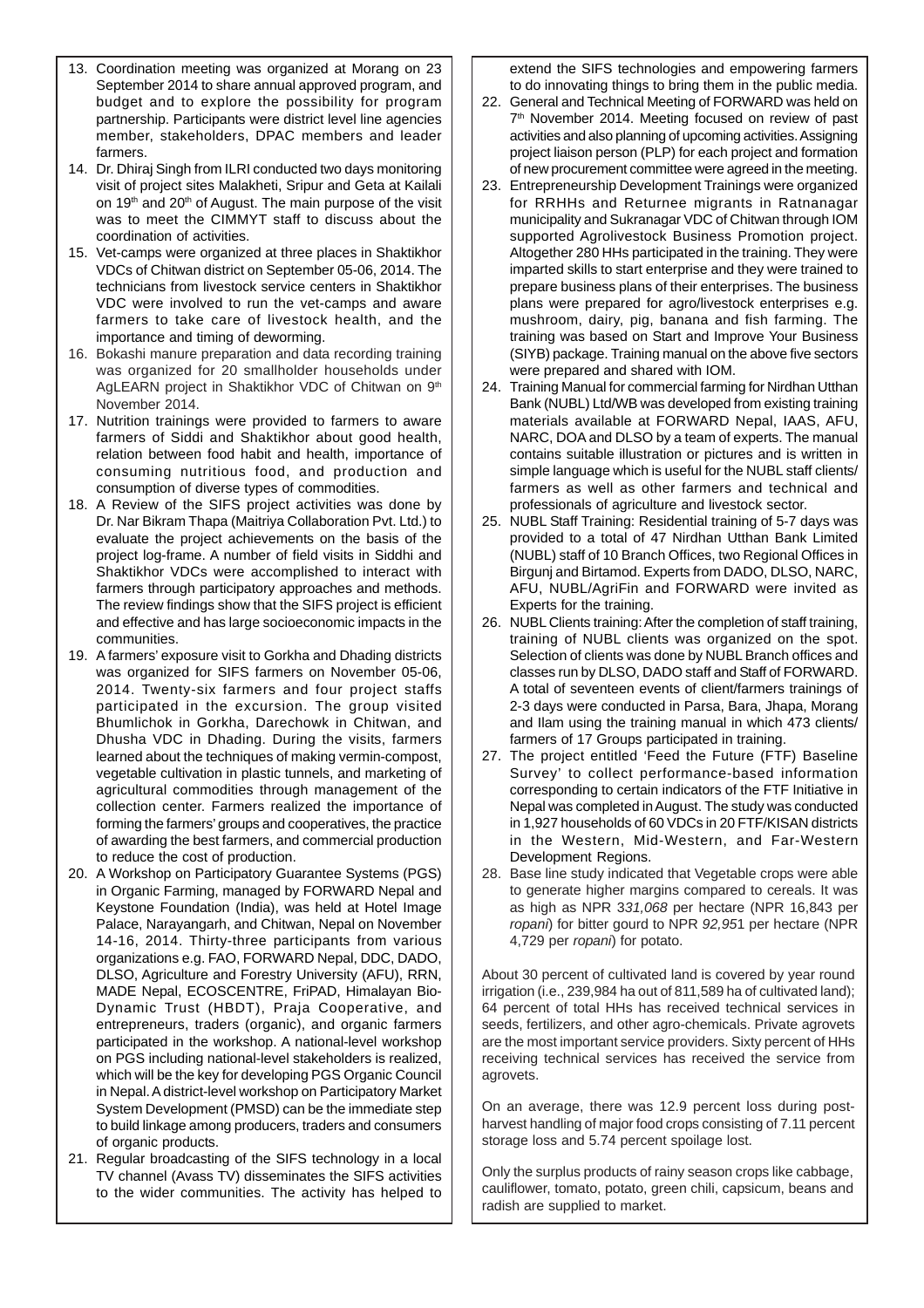## **On-going Projects**

| <b>S.N.</b>      | Name of project                                                                                                                                                                           | <b>Project districts</b>                                | <b>Project duration</b>    | <b>Funding</b><br><b>source</b>                            | <b>Partners</b>                                                                                                                                   |
|------------------|-------------------------------------------------------------------------------------------------------------------------------------------------------------------------------------------|---------------------------------------------------------|----------------------------|------------------------------------------------------------|---------------------------------------------------------------------------------------------------------------------------------------------------|
| 1.               | Household<br>economic<br>security (HES) programme<br>in Morang district                                                                                                                   | Morang                                                  | July $2013 -$ June<br>2015 | Plan Nepal                                                 | DADO, DLSO,<br>DFO, CBOs                                                                                                                          |
| 2.               | vegetable<br>Rive rbed<br>farming                                                                                                                                                         | Banke,<br>Morang,<br>Jhapa                              | May 2011-2014              | <b>Helvetas</b><br>Nepal                                   | Local groups                                                                                                                                      |
| 3.               | Promoting<br>maize<br>new<br>varieties in the hilly areas<br>of Surkhet district                                                                                                          | Surkhet                                                 | 2011-2014                  | CIMMYT/HM<br><b>RP</b>                                     | Local groups                                                                                                                                      |
| 4.               | Sustainable<br>integrated<br>farming system (SIFS)                                                                                                                                        | Chitwan                                                 | 2011-2014                  | <b>BMZ/WHH</b>                                             | HBDT/One<br>World Alc.                                                                                                                            |
| $\overline{5}$ . | Improving livelihoods<br>of<br>smallholder dairy farmers<br>through feed management<br>in Kailali district                                                                                | Kailali                                                 | $2013 - 2015$              | <b>ILRI</b>                                                | Local<br>communities                                                                                                                              |
| 6.               | Nepal market development<br>programme<br>(NMDP)<br>Dairy sub sector                                                                                                                       | Chitwan,<br>Nawalparasi,<br>Udayapur                    | May $2013 - Nov$<br>2014   | UKaid/ASI                                                  | Practical Action<br>Nepal                                                                                                                         |
| 7.               | Solar power and water for<br>institutional<br>Life:<br>design<br>with<br>randomized<br>field<br>experiments                                                                               | Under selection<br>process                              | 2013-2017                  | MEXT,<br>Japan/<br>HU,<br>Japan                            | AEPC, AITM                                                                                                                                        |
| 8.               | productivity<br>Enhancing<br>and<br>market<br>linkages-<br>Improving the livelihoods<br>food<br>and<br>security<br>οf<br>smallholders in Asia                                             | Surkhet,<br><b>Banke</b><br>and Chitwan                 | May 2013 - May<br>2016     | USAID/<br><b>RDMA</b>                                      | AIT-Thailand<br>NARC,<br>$($ Led $)$<br>BARI/iDE-<br>Bangladesh,<br>RUA & CEDAC<br>Cambodia,<br>SOFILWM-<br>India,<br>CMU&,<br><b>KU-Thailand</b> |
| 9.               | Child<br>dim <sub>ate</sub><br>centered<br>change adaptation (4CA)                                                                                                                        | Sunsari,<br>Morang                                      | Feb 2014<br>-Dec 2015      | Plan Nepal                                                 | Schools/VDCs                                                                                                                                      |
| 10               | Adoption of improved<br>maize varieties in the hills<br>of Nepal and the impact of<br>community based seed<br>production                                                                  | Ten Hill districts<br>MW/W<br>of<br>&<br>Central region | 2013-Nov<br>Oct<br>2014    | <b>CIMMYT</b>                                              | $\blacksquare$                                                                                                                                    |
| 11               | Capacity enhancement of<br>returnee migrants and<br>remittance receiving<br>households (RRHHs) of<br>Chitwan district through<br>agro/livestock business<br>promotion                     | Chitwan                                                 | March-Dec 2014             | <b>IOM</b>                                                 | DADO, DLSO                                                                                                                                        |
| 12               | Transfer, evaluation and<br>dissemination of an<br>innovative fertilizer<br>management tool<br>(Nutrient Expert) for<br>increasing crop yields and<br>farmers' income in<br>eastern Nepal | and<br>Jhapa<br>Morang                                  | Oct 2014<br>Sept<br>2016   | International<br>Plant<br>Nutrition<br>Institute<br>(IPNI) | DADOs,<br>Farmer groups                                                                                                                           |
| 13               | Implementation of Forest-<br><b>Based Enterprise</b><br>Promotion Programme in<br>Bajura and Doti districts                                                                               | Bajura and Doti                                         | 20 Months                  | <b>SDC</b>                                                 | <b>MISS</b><br>Bajura<br>and RDS Doti                                                                                                             |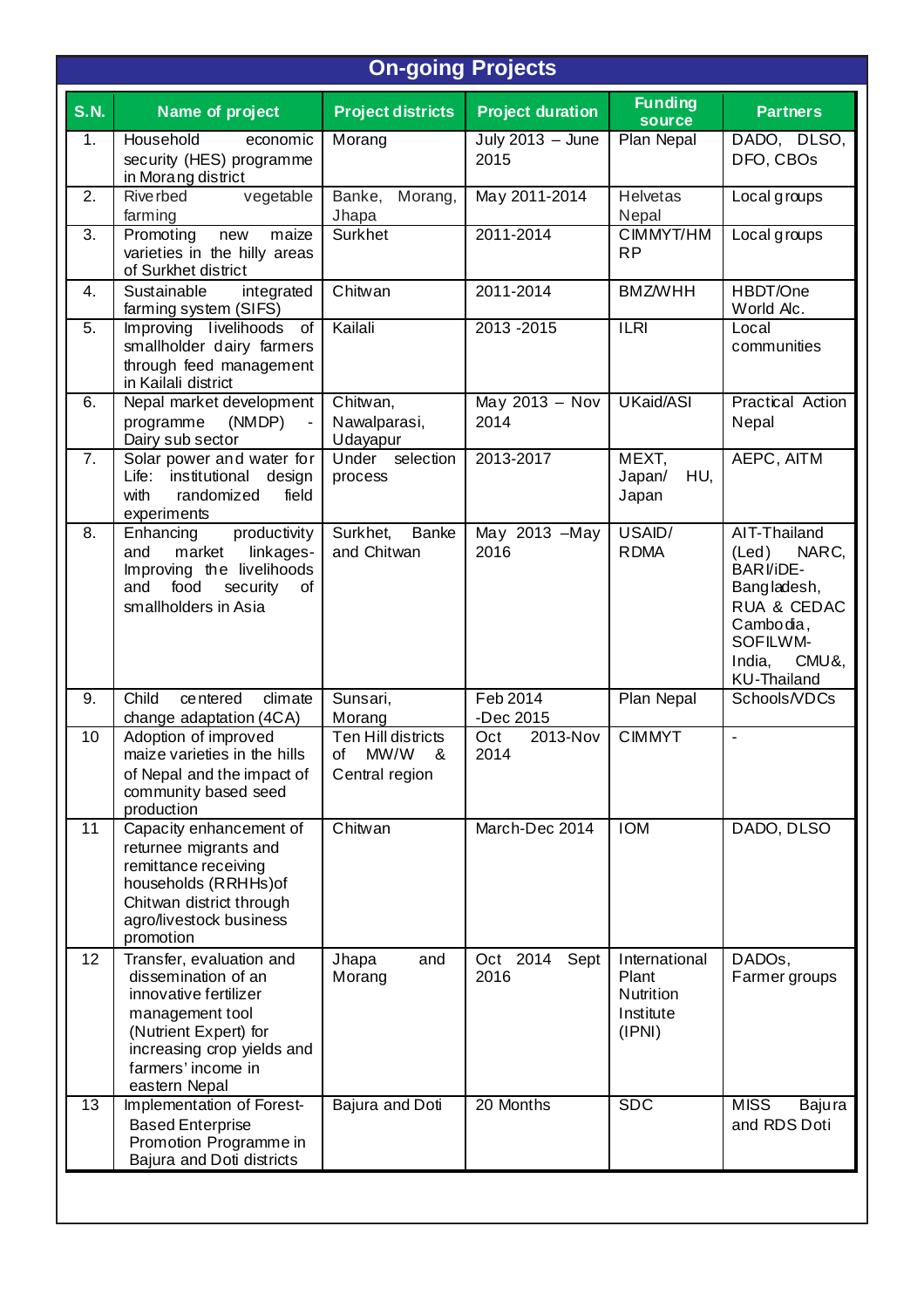#### **News**

- 1. 4CA started to orient selected youth or child club/network in September 2014, and conduct awareness campaign at local level. As an inception, Barahachhetra Child Network and Youth Network were jointly supported to organize street drama on climate change and related disaster. The awareness campaigns were organized in October 20, 2014 in Chatara, Barahachhetra Mela and Chakarghatti, Mahendranagar of Sunsari district. The dramas were performed by same team in both places. In the campaign, altogether 10 youth and children artists including 5 girls were involved in street drama.
- 2. In order to promote the dairy market of Kailali, one-day workshop on milk market promotion was organized at Hotel Amit Plaza, Dhangadhi on 27<sup>th</sup> July, 2014. All the stakeholders consisting of District Development Committee, District Livestock Service Office, District Agriculture Development Office, District Forest Office, Khaptad Dairy Development Corporation, cattle feed suppliers, dairy equipment suppliers, fodder seed suppliers, forage nursery, milk collectors, milk producers, and agrovets attended the workshop. Issues on dairy cattle management and feeding were discussed with related stakeholders. The marketing channels of milk in Kailali and neighboring districts were explored. Issues on milk market price and availability of improved fodder seeds were also discussed. An open forum discussion between milk producers, processors as well as government bodies was done. The program was appreciated by farmers as well as line agencies.
- 3. A one-day coordination meeting was organized on 15<sup>th</sup> of August to discuss joint implementation of CSISA activities in overlapping VDCs to exchange technical knowledge. The participants were Mr. Lokendra Khadka, Agronomist; Mr Pradip Chaudhary, Mrs. Ganga Jaisi of CIMMYT, Dr. Shekhar Pokharel, PC; Padam Joshi and Yabati Chaudhary of FORWARD Nepal. Sharing of progress of CSISA and FORWARD Nepal about their activities in Kailali and Kanchanpur was done. Planning was done for coordinating activities like technical information exchange in groups and innovative trials in intercropping of maize and leguminous fodders.
- 4. An inception workshop of the SKI project entitled, "Transfer, evaluation and dissemination of an innovative fertilizer management tool (Nutrient Expert) for increasing crop yields and farmers' income" was jointly organized by NRNA Australia and FORWARD Nepal at Chandragadhi, Jhapa, Nepal on the 7<sup>th</sup> October 2014. The workshop with about 25 participants was attended by the representatives of major political parties (Nepali Congress and United Marxist Leninist), District Development Officer, District Agriculture Development Officer, Scientists from Regional Agriculture Research Station, Tarhara, Campus Chief and students of the Lamjung Campus under the Institute of Agriculture and



Animal Sciences- Tribhuvan University, NGOs and INGOs, young farmers of the project villages, FORWARD Nepal, and the International Plant Nutrition Institute (IPNI), New Delhi. Dr. Jagadish Timsina (Advisor, NRNA Australia and Member NRNA ICC/NCC Committee and the project leader) representing NRNA-Australia and Dr. Kaushik Majumdar (Director, IPNI, South Asia) and Dr. Satya participated representing IPNI participated in the events. Prior to the workshop, the participants visited two VDCs in Jhapa and conducted focus group discussions and collected information required for the Nutrient Expert (NE) training on the next day.

- 5. A team of sixteen members consisting of 13 from Viva con Agua (Germany), Mr. Surendra Gautam (Programme Coordinator WHH), and Dr. Ujjal Tiwari (Programme Coordinator) and Ms. Manju Pathak (Information & Publication Officer) from FORWARD Nepal visited Sustainable Integrated Farming System (SIFS) project sites in Shaktikhor and Siddhi VDCs of Chitwan district on  $4<sup>th</sup>$  November 2014. The main purpose of the visit was to interact with Chepang communities and know about their sanitation and drinking water conditions. The visitors were interested to know about the communities' awareness and the problems faced by the communities to maintain good water and sanitation. There were two discussions with the communities (SIFS farmers' groups) in two VDCs. The team also physically observed the Chepang households in the upper part of Siddhi VDC (Majbang village). The team observed poor conditions of water and sanitation, e.g. no toilets, poor health, etc. The team also monitored ongoing SIFS activities. The farmers are very happy and actively involved in the farming activities. They wish to continuation of the SIFS project. According to them, they just learned something and have been practicing it. They would like to increase their knowledge and skills so that they can be perfect in farming. Farmers' demand particularly is on irrigation development. Farmers have also assured to continuation of the farming activities even after the completion of the project.
- 6. Ms. Anita Mahat from SEED Office USAID/Nepal visited FORWARD Nepal Office Chitwan on 8<sup>th</sup> September 2014 and a lively interaction was held on the opportunities and challenges of strengthening cooperatives and private sectors and their business sustainability.
- 7. 18th FORWARD DAY was celebrated on 1<sup>st</sup> September 2014 through organization of various programs. The auspicious event was inaugurated by FORWARD Nepal's Chairperson Prof. Dr. Nabaraj Devkota by lighting the lamp on traditional PANUS followed by sprinkling water on the flower pots and cutting BIRTH DAY CAKE and its distribution. The event was graced by the presence of Founder Members, Board members, Members and staff members. Message of Chairperson and Executive Director was delivered in this occasion. On the same day, joint free meals program was organized for elderly people living



Street Drama on Climate Change Adaption | | Workshop on Milk Market Promotion, Kailali